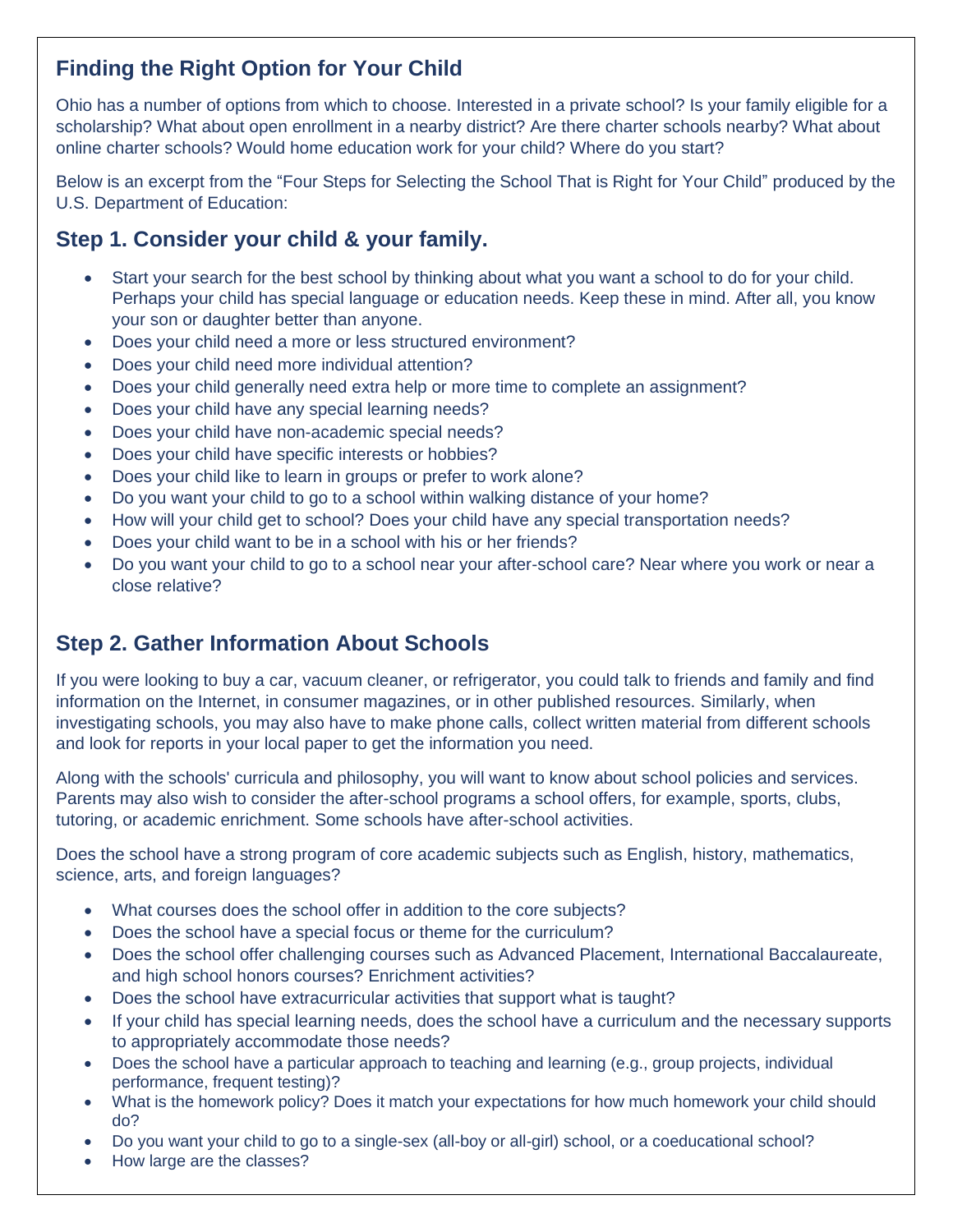- How do the school's test scores compare to those of other schools?
- What does the school do to help develop character and citizenship?
- What is the discipline policy? How does the school handle students who misbehave?
- Are teachers fair in their responses to students? Does the school have a program and supports to prevent and address behavior problems?
- What is the policy on school absences? How does the school encourage daily attendance?
- Does the school have a dress code? Do students wear uniforms?
- How does the school prevent and handle violence, bullying, harassment, and other forms of abusive behavior?
- Do students have access to computers and to the Internet in the classroom and library?
- Is there a cafeteria, and does the school offer a nutritionally well-balanced lunch program? Breakfast program?
- Are there tutoring programs?
- Are counseling services available to students?
- Is there an application process?
- What is the application deadline?
- Is anything else required in the application (test scores, interview, recommendations, application fees, etc.)?
- Are test scores required for admission?
- Are there any other admissions requirements?
- What is the tuition?
- What are the other fees and expenses (room and board, uniforms, books, transportation, lab and computer fees, activity fees)?
- What scholarships and loans are available?
- Are students or their parents required to be of a particular faith?

#### **Step 3. Visit & Observe Schools**

Contact the schools you are interested in and make an appointment for a visit. If possible, tour the schools during regular school hours and visit a few classes. Avoid visiting schools during the first or last week of a semester to get a realistic sense of how the school operates.

A good way to have your questions answered is to schedule an appointment with the school principal. If possible, attend an open house, parent-teacher meeting, or other school function that would also provide valuable information about the attitudes of staff, students, and parents.

Listen closely to what teachers say about the school. The teachers will be the adults closest to your child, and you will want to know if they are well prepared, dedicated, and happy in their work.

- Is the school orderly and neat? Welcoming?
- Do the students appear to be courteous, happy, and disciplined?
- Is there a welcoming attitude toward all parents? Regular communication to parents?
- How are the students with diverse learning needs treated?
- Do the teachers appear to be helpful and friendly?
- What is the principal's philosophy about education?
- According to the principal, what are the school's strengths?
- According to the principal, what are the school's weaknesses?
- Do teachers have high expectations for all students to achieve to high academic standards?
- How do teachers inform students of their expectations?
- Are the teachers know the subjects they are teaching?
- What is the attendance rate for students?
- Do students participate in and enjoy field trips?
- How does the school encourage parental involvement?
- What are the ways parents can get involved?